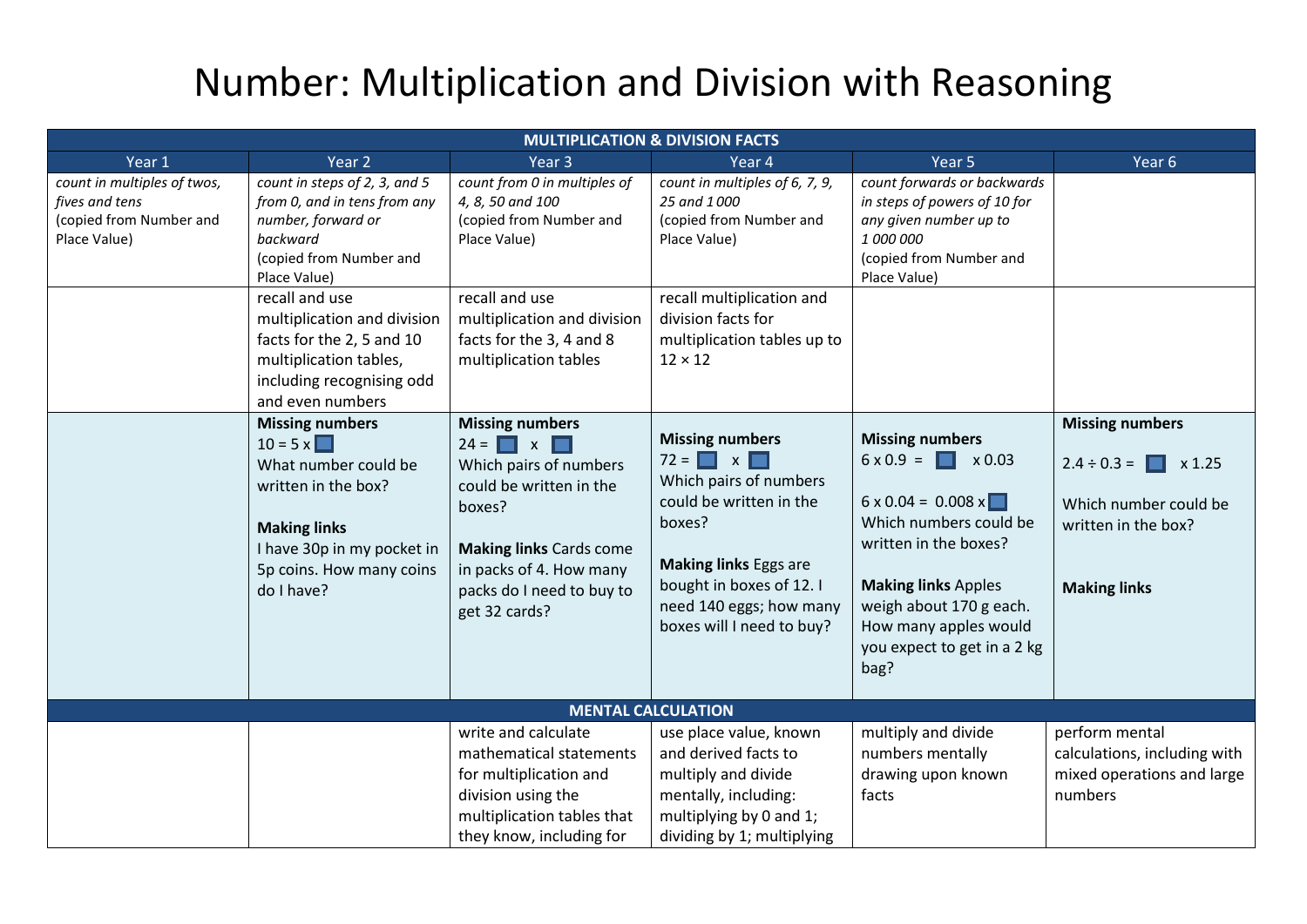|                                                                                                                                                                                                                |                                                                                                                                                                                           | two-digit numbers times<br>one-digit numbers, using<br>mental and progressing to<br>formal written methods<br>(appears also in Written<br>Methods) | together three numbers                                                                                                                                                               |                                                                                                                                                                                                                                                  |                                                                                                                                                                               |
|----------------------------------------------------------------------------------------------------------------------------------------------------------------------------------------------------------------|-------------------------------------------------------------------------------------------------------------------------------------------------------------------------------------------|----------------------------------------------------------------------------------------------------------------------------------------------------|--------------------------------------------------------------------------------------------------------------------------------------------------------------------------------------|--------------------------------------------------------------------------------------------------------------------------------------------------------------------------------------------------------------------------------------------------|-------------------------------------------------------------------------------------------------------------------------------------------------------------------------------|
|                                                                                                                                                                                                                |                                                                                                                                                                                           | Use a fact<br>$20 \times 3 = 60.$<br>Use this fact to work out<br>$21 \times 3 = 22 \times 3 =$<br>$23 \times 3 = 24 \times 3 =$                   | Use a fact<br>$63 ÷ 9 = 7$<br>Use this fact to work out<br>$126 \div 9 =$<br>$252 \div 7 =$                                                                                          | Use a fact<br>$3 \times 75 = 225$<br>Use this fact to work out<br>$450 \div 6 =$<br>$225 \div 0.6 =$<br>To multiply by 25 you<br>multiply by 100 and then<br>divide by 4. Use this<br>strategy to solve<br>48 x 25<br>78 x 25<br>$4.6 \times 25$ | Use a fact<br>$12 \times 1.1 = 13.2$<br>Use this fact to work out<br>$15.4 \div 1.1 =$<br>$27.5 \div 1.1 =$                                                                   |
|                                                                                                                                                                                                                | show that multiplication<br>of two numbers can be<br>done in any order<br>(commutative) and<br>division of one number by<br>another cannot                                                |                                                                                                                                                    | recognise and use factor<br>pairs and commutativity<br>in mental calculations<br>(appears also in Properties<br>of Numbers)                                                          | multiply and divide<br>whole numbers and<br>those involving decimals<br>by 10, 100 and 1000                                                                                                                                                      | associate a fraction with<br>division and calculate decimal<br>fraction equivalents (e.g.<br>0.375) for a simple fraction<br>(e.g. $\frac{3}{8}$ )<br>(copied from Fractions) |
| <b>Making links</b><br>If one teddy has two<br>apples, how many apples<br>will three teddies have?<br>Here are 10 lego people If<br>2 people fit into the train<br>carriage, how many<br>carriages do we need? | <b>Making links</b><br>Write the multiplication<br>number sentences to<br>describe this array<br>X<br>$\pmb{\mathsf{X}}$<br>X<br>$\mathsf{X}$<br>$\mathsf{X}$<br>X<br>What do you notice? | <b>Making links</b><br>$4 \times 6 = 24$<br>How does this fact help<br>you to solve these<br>calculations?                                         | <b>Making links</b><br>How can you use factor<br>pairs to solve this<br>calculation?<br>13 x 12<br>$(13 \times 3 \times 4, 13 \times 3 \times 2 \times 2,$<br>$13 \times 2 \times 6$ | <b>Making links</b><br>$7 \times 8 = 56$<br>How can you use this<br>fact to solve these<br>calculations?<br>$0.7 \times 0.8 =$<br>$5.6 \div 8 =$                                                                                                 | <b>Making links</b><br>$0.7 \times 8 = 5.6$<br>How can you use this fact<br>to solve these calculations?<br>$0.7 \times 0.08 =$<br>$0.56 \div 8 =$                            |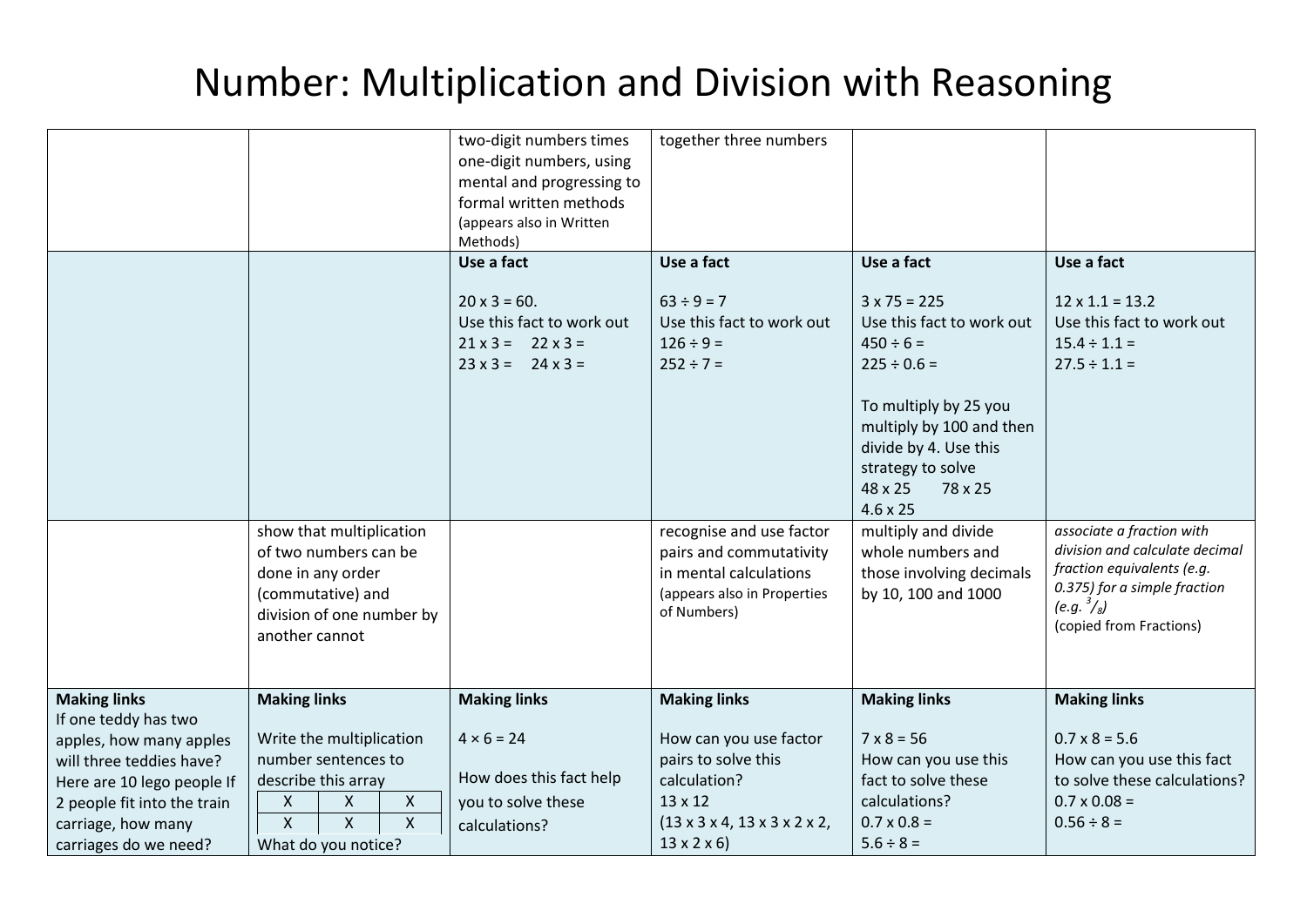|             | Write the division                                                                                                                                                                                | $40 \times 6 =$                                                                                                                                                                                                                                                                                               |                                                                                                       |                                                                                                                                                                                   |                                                                                                                                                                                                                                                                                                                                                                                                                                                        |
|-------------|---------------------------------------------------------------------------------------------------------------------------------------------------------------------------------------------------|---------------------------------------------------------------------------------------------------------------------------------------------------------------------------------------------------------------------------------------------------------------------------------------------------------------|-------------------------------------------------------------------------------------------------------|-----------------------------------------------------------------------------------------------------------------------------------------------------------------------------------|--------------------------------------------------------------------------------------------------------------------------------------------------------------------------------------------------------------------------------------------------------------------------------------------------------------------------------------------------------------------------------------------------------------------------------------------------------|
| sentences.  |                                                                                                                                                                                                   | $20 \times 6 =$                                                                                                                                                                                                                                                                                               |                                                                                                       |                                                                                                                                                                                   |                                                                                                                                                                                                                                                                                                                                                                                                                                                        |
|             |                                                                                                                                                                                                   |                                                                                                                                                                                                                                                                                                               |                                                                                                       |                                                                                                                                                                                   |                                                                                                                                                                                                                                                                                                                                                                                                                                                        |
|             |                                                                                                                                                                                                   | $24 \times 6 =$<br><b>WRITTEN CALCULATION</b>                                                                                                                                                                                                                                                                 |                                                                                                       |                                                                                                                                                                                   |                                                                                                                                                                                                                                                                                                                                                                                                                                                        |
| $(=)$ signs | calculate mathematical<br>statements for<br>multiplication and division<br>within the multiplication<br>tables and write them<br>using the multiplication<br>$(x)$ , division $(\div)$ and equals | write and calculate<br>mathematical statements<br>for multiplication and<br>division using the<br>multiplication tables that<br>they know, including for<br>two-digit numbers times<br>one-digit numbers, using<br>mental and progressing to<br>formal written methods<br>(appears also in Mental<br>Methods) | multiply two-digit and<br>three-digit numbers by a<br>one-digit number using<br>formal written layout | multiply numbers up to 4<br>digits by a one- or two-<br>digit number using a<br>formal written method,<br>including long<br>multiplication for two-<br>digit numbers              | multiply multi-digit<br>numbers up to 4 digits by a<br>two-digit whole number<br>using the formal written<br>method of long<br>multiplication                                                                                                                                                                                                                                                                                                          |
|             |                                                                                                                                                                                                   |                                                                                                                                                                                                                                                                                                               |                                                                                                       | divide numbers up to 4<br>digits by a one-digit<br>number using the formal<br>written method of short<br>division and interpret<br>remainders<br>appropriately for the<br>context | divide numbers up to 4-<br>digits by a two-digit whole<br>number using the formal<br>written method of short<br>division where appropriate<br>for the context<br>divide numbers up to 4<br>digits by a two-digit whole<br>number using the formal<br>written method of long<br>division, and interpret<br>remainders as whole<br>number remainders,<br>fractions, or by rounding,<br>as appropriate for the<br>context<br>use written division methods |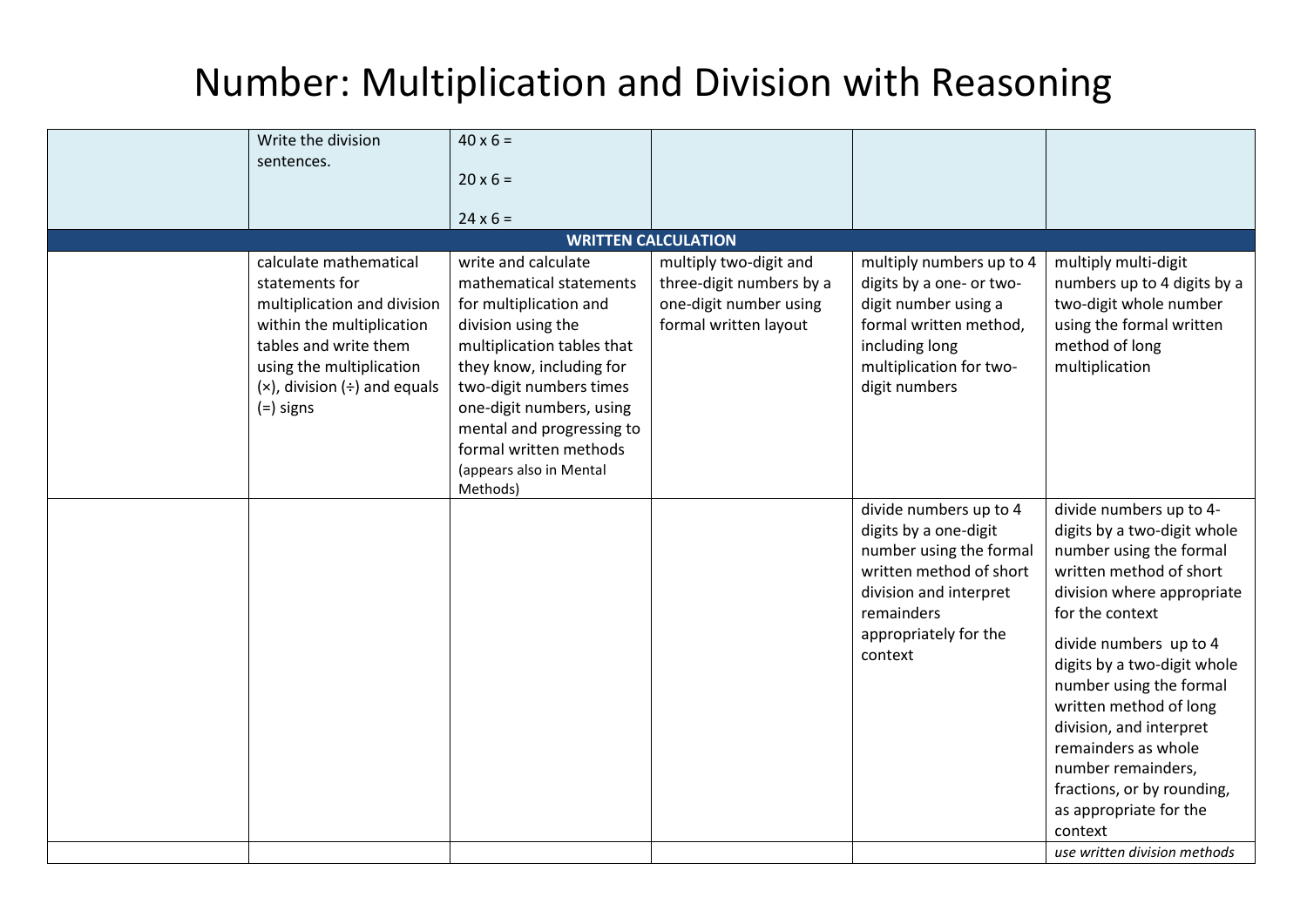| Practical<br>If we put two pencils in<br>each pencil pot how many<br>pencils will we need? | <b>Prove It</b><br>Which four number<br>sentences link these<br>numbers? 3, 5, 15? | <b>Prove It</b><br>What goes in the missing<br>box?<br>?<br>?<br>$\boldsymbol{\mathsf{X}}$                                                                                                                                                                                                 | <b>Prove It</b><br>What goes in the missing<br>box?                                                                                                                                                                                                                                    | <b>Prove It</b><br>What goes in the missing<br>box?                                                                                                                                                 | in cases where the answer has<br>up to two decimal places<br>(copied from Fractions<br>(including decimals))<br><b>Prove It</b><br>What goes in the missing<br>box?                                                                                                        |
|--------------------------------------------------------------------------------------------|------------------------------------------------------------------------------------|--------------------------------------------------------------------------------------------------------------------------------------------------------------------------------------------------------------------------------------------------------------------------------------------|----------------------------------------------------------------------------------------------------------------------------------------------------------------------------------------------------------------------------------------------------------------------------------------|-----------------------------------------------------------------------------------------------------------------------------------------------------------------------------------------------------|----------------------------------------------------------------------------------------------------------------------------------------------------------------------------------------------------------------------------------------------------------------------------|
|                                                                                            | Prove it.                                                                          | $\overline{4}$<br>80<br>12<br>Prove it.<br>How close can you get?<br>$\blacksquare$ $\blacksquare$ $\times$ $\blacksquare$<br>Using the digits 2, 3 and 4<br>in the calculation above<br>how close can you get to<br>100? What is the largest<br>product? What is the<br>smallest product? | $6 \square x 4 = 512$<br>Prove it.<br>How close can you get?<br>$\blacksquare$ $\blacksquare$ $\blacksquare$ $\chi$ 7<br>Using the digits 3, 4 and 6<br>in the calculation above<br>how close can you get to<br>4500? What is the largest<br>product? What is the<br>smallest product? | $12$ $2 \div 6 = 212$<br>14 $4 \div 7 = 212$<br>$22 \square 3 \div 7 = 321 \text{ r} 6$<br>$323 \times 1 = 13243$<br>Prove it.                                                                      | $18 \square 4 \div 12 = 157$<br>$38$ $5 \div 18 = 212.5$<br>$33$ 2 ÷ 8 = 421.5<br>$38 \times 7 = 178.6$<br>Prove it.<br>Can you find?<br>Can you find the smallest<br>number that can be added<br>to or subtracted from 87.6<br>to make it exactly divisible<br>by 8/7/18? |
|                                                                                            |                                                                                    | PROPERTIES OF NUMBERS: MULTIPLES, FACTORS, PRIMES, SQUARE AND CUBE NUMBERS                                                                                                                                                                                                                 |                                                                                                                                                                                                                                                                                        |                                                                                                                                                                                                     |                                                                                                                                                                                                                                                                            |
|                                                                                            |                                                                                    |                                                                                                                                                                                                                                                                                            | recognise and use factor<br>pairs and commutativity<br>in mental calculations<br>(repeated)                                                                                                                                                                                            | identify multiples and<br>factors, including finding<br>all factor pairs of a<br>number, and common<br>factors of two numbers.<br>know and use the<br>vocabulary of prime<br>numbers, prime factors | identify common factors,<br>common multiples and<br>prime numbers<br>use common factors to<br>simplify fractions; use<br>common multiples to express                                                                                                                       |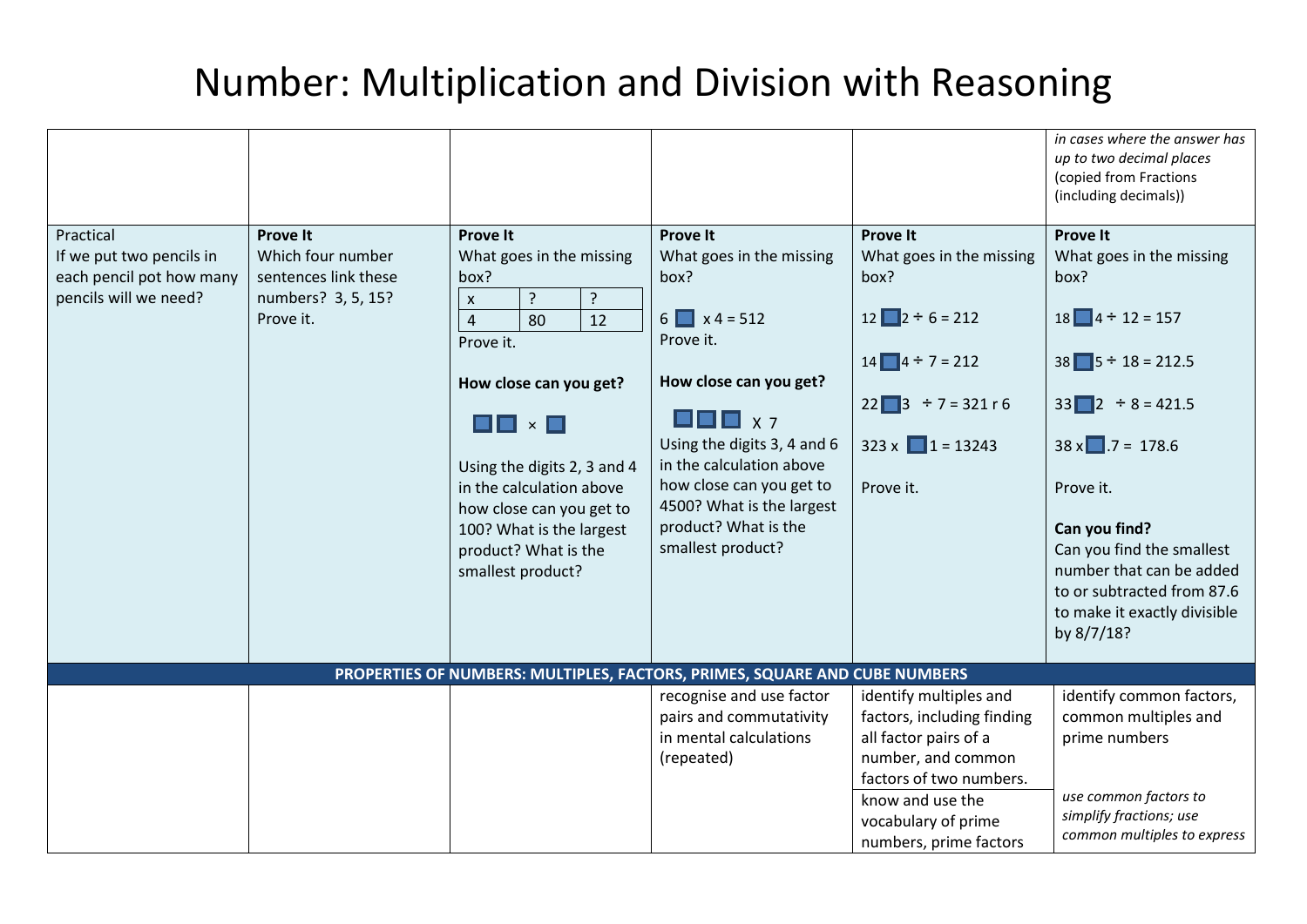|                            |                          |                            |                             | and composite (non-                             | fractions in the same                                   |
|----------------------------|--------------------------|----------------------------|-----------------------------|-------------------------------------------------|---------------------------------------------------------|
|                            |                          |                            |                             | prime) numbers                                  | denomination                                            |
|                            |                          |                            |                             | establish whether a                             | (copied from Fractions)                                 |
|                            |                          |                            |                             | number up to 100 is                             |                                                         |
|                            |                          |                            |                             | prime and recall prime                          |                                                         |
|                            |                          |                            |                             | numbers up to 19                                |                                                         |
|                            |                          |                            |                             | recognise and use square                        | calculate, estimate and<br>compare volume of cubes      |
|                            |                          |                            |                             | numbers and cube                                | and cuboids using standard                              |
|                            |                          |                            |                             | numbers, and the                                | units, including centimetre                             |
|                            |                          |                            |                             | notation for squared $\overline{()}$            | cubed (cm) and cubic                                    |
|                            |                          |                            |                             | and cubed $\binom{6}{1}$                        | metres (m ), and extending                              |
|                            |                          |                            |                             |                                                 | to other units such as mm                               |
|                            |                          |                            |                             |                                                 |                                                         |
|                            |                          |                            |                             |                                                 | and km<br>(copied from Measures)                        |
| Spot the mistake           | True or false?           | True or false?             | Always, sometimes,          | Always, sometimes,                              | Always, sometimes,                                      |
| Use a puppet to count but  |                          |                            | never?                      | never?                                          | never?                                                  |
| make some deliberate       | When you count up in     | All the numbers in the     |                             | Is it always, sometimes or                      |                                                         |
| mistakes.                  | tens starting at 5 there | two times table are even.  | Is it always, sometimes or  | never true that                                 | Is it always, sometimes or                              |
|                            | will always be 5 units.  |                            | never true that an even     | multiplying a number                            | never true that dividing a                              |
| e.g. 2 4 5 6               |                          | There are no numbers in    | number that is divisible by | always makes it bigger                          | whole number by a half                                  |
| 10 9 8 6                   |                          | the three times table that | 3 is also divisible by 6.   |                                                 | makes the answer twice                                  |
| See if the pupils can spot |                          | are also in the two times  |                             | Is it always, sometimes or                      | as big.                                                 |
| the deliberate mistake     |                          | table.                     | Is it always, sometimes or  | never true that prime                           |                                                         |
| and correct the puppet     |                          |                            | never true that the sum of  | numbers are odd.                                | Is it always, sometimes or                              |
|                            |                          |                            | four even numbers is        |                                                 | never true that when you                                |
|                            |                          |                            | divisible by 4.             | Is it always, sometimes                         | square an even number,                                  |
|                            |                          |                            |                             | or never true that when                         | the result is divisible by 4                            |
|                            |                          |                            |                             | you multiply a whole                            |                                                         |
|                            |                          |                            |                             | number by 9, the sum of<br>its digits is also a | Is it always, sometimes or<br>never true that multiples |
|                            |                          |                            |                             | multiple of 9                                   | of 7 are 1 more or 1 less                               |
|                            |                          |                            |                             |                                                 | than prime numbers.                                     |
|                            |                          |                            |                             | Is it always, sometimes or                      |                                                         |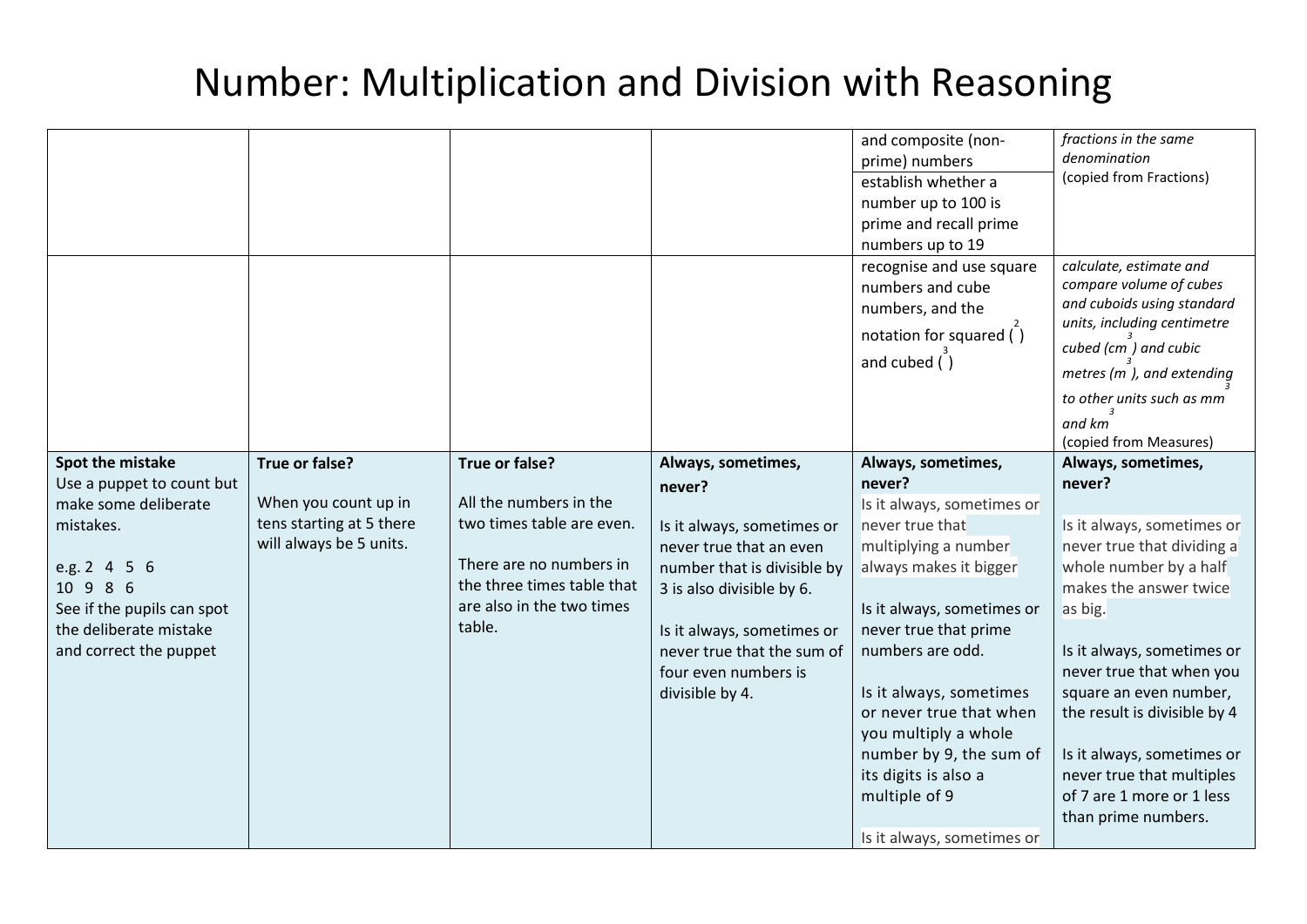|                                                                                                                                      |                                                                                                                                        |                                                                                                                                         | never true that a square<br>number has an even<br>number of factors.                                                                            |                                                                                                                                                        |
|--------------------------------------------------------------------------------------------------------------------------------------|----------------------------------------------------------------------------------------------------------------------------------------|-----------------------------------------------------------------------------------------------------------------------------------------|-------------------------------------------------------------------------------------------------------------------------------------------------|--------------------------------------------------------------------------------------------------------------------------------------------------------|
|                                                                                                                                      |                                                                                                                                        | <b>ORDER OF OPERATIONS</b>                                                                                                              |                                                                                                                                                 |                                                                                                                                                        |
|                                                                                                                                      |                                                                                                                                        |                                                                                                                                         |                                                                                                                                                 | use their knowledge of<br>the order of operations to<br>carry out calculations<br>involving the four<br>operations                                     |
|                                                                                                                                      |                                                                                                                                        |                                                                                                                                         |                                                                                                                                                 | Which is correct?<br>Which of these number<br>sentences is correct?<br>$3 + 6 \times 2 = 15$<br>$6x5 - 7x4 = 92$<br>$8 \times 20 \div 4 \times 3 = 37$ |
|                                                                                                                                      |                                                                                                                                        | <b>INVERSE OPERATIONS, ESTIMATING AND CHECKING ANSWERS</b>                                                                              |                                                                                                                                                 |                                                                                                                                                        |
|                                                                                                                                      | estimate the answer to a<br>calculation and use inverse<br>operations to check answers<br>(copied from Addition and<br>Subtraction)    | estimate and use inverse<br>operations to check answers<br>to a calculation<br>(copied from Addition and<br>Subtraction)                |                                                                                                                                                 | use estimation to check<br>answers to calculations<br>and determine, in the<br>context of a problem,<br>levels of accuracy                             |
| Use the inverse<br>Use the inverse to check if<br>the following calculations<br>are correct:<br>$12 \div 3 = 4$<br>$3 \times 5 = 14$ | Use the inverse<br>Use the inverse to check if<br>the following calculations<br>are correct<br>$23 \times 4 = 82$<br>$117 \div 9 = 14$ | Use the inverse<br>Use the inverse to check if<br>the following calculations<br>are correct:<br>$23 \times 4 = 92$<br>$117 \div 9 = 14$ | Use the inverse<br>Use the inverse to check if<br>the following calculations<br>are correct:<br>$4321 \times 12 = 51852$<br>$507 \div 9 = 4563$ | Use the inverse<br>Use the inverse to check if<br>the following calculations<br>are correct:<br>$2346 \times 46 = 332796$<br>$27.74 \div 19 = 1.46$    |